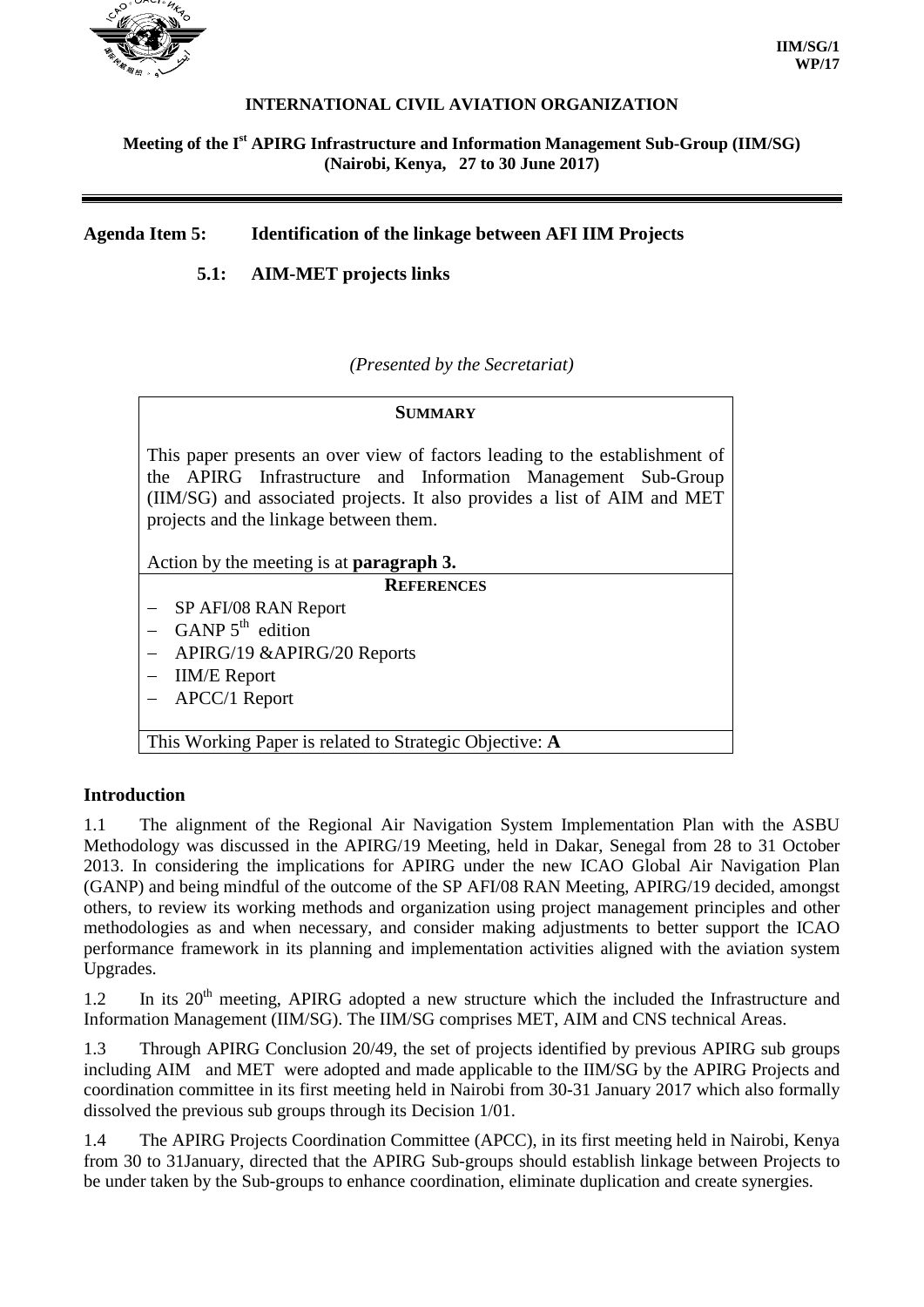# **2 Discussion**

2.1 In response to the APCC directive, this working papers attempts to establish linkages that may exist between AIM and MET projects under IIM/SG. The purpose of which is identify the inter–linkage in order to avoid duplications and ensure compatibility and interoperability.

2.2 In support of the future ATM systems, the AMET Modules of the ASBU methodology GANP require the exchange of OPMET information in digital format during the implementation of ASBU Block 0 Module (2013-2018). Due to the volume of the data, AMHS is required for the exchange. Trials on AMHS have been conducted in AFI region by particularly ATNS (South Africa) and ASECNA.

2.3 The meeting will recall that the aim of the AIM is to ensure the flow of aeronautical information/data necessary for safety, regularity, economy and efficiency of international air navigation.

2.4 The meeting will further recall that in the roadmap for transition from AIS to AIM, one major milestone is ensuring Interoperability with meteorological products.

2.5 The meeting will recall that meteorological information will be a key enabler to the globally interoperable, harmonized ATM system of the future through system-side information management (SWIM) and the associated collaborative decision making within the operational community.

2.6 MET and AIM Projects identified are listed in **attachment 1** to this working paper

2.7 AIM2/MET2 Project will address the exchange of digital OPMET and other aeronautical information through the established AFI RODBs (Dakar and Pretoria). The meeting may wish to formulate the following draft conclusion:

2.8 Pursuant to Conclusion 20/41 of the APIRG/20, AFI States will be encouraged to participate in the activities of the future Expert Group on the implementation of the AIM and MET related SWIM Activities

This will consist of the following:

i) The global transition plan for table-driven data representation (XML/GML) for AIM and MET Data such as, METAR/SPECI, TAF and SIGMET

ii) Transition Plan for handling OPMET Information AIM information in Digital Format in the AFI region

iii) Training Seminars to develop capability building for handling OPMET and AIM data in digital format in the AFI region

**Draft Conclusion 1/xx: Aeronautical Information Exchange**

That, all AFI aeronautical digital information will be exchanged through the established AFI Meteorological Bulletin Exchange (AMBEX) scheme.

2.8 AIM3/MET1/MET2 projects will provide electronic terrain and obstacles data for the provision of digital MET data. The meeting may wish to formulate the following draft conclusion:

# **Draft Conclusion 1/xx: Use of e-TOD Data for the provision of MET Data**

That, e-TOD Data be used in the provision of digital OPMET data in the AFI Region.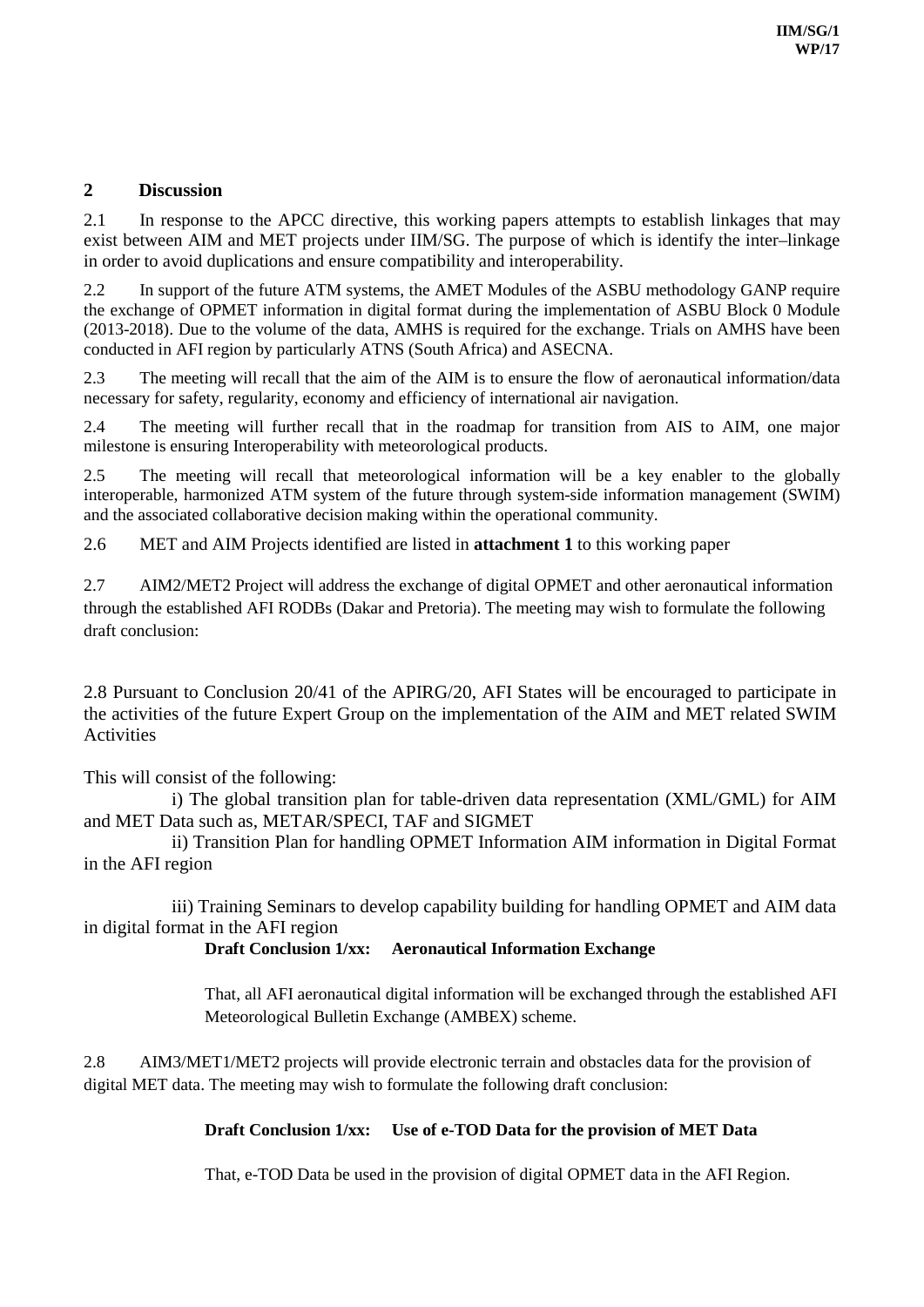# **Action by the Meeting**

- 3.1 The meeting is invited to:
	- a) Note the information provided in this working paper;
	- b) decide on the draft Conclusions proposed for the Sub-Group's consideration.

**--- END ---**